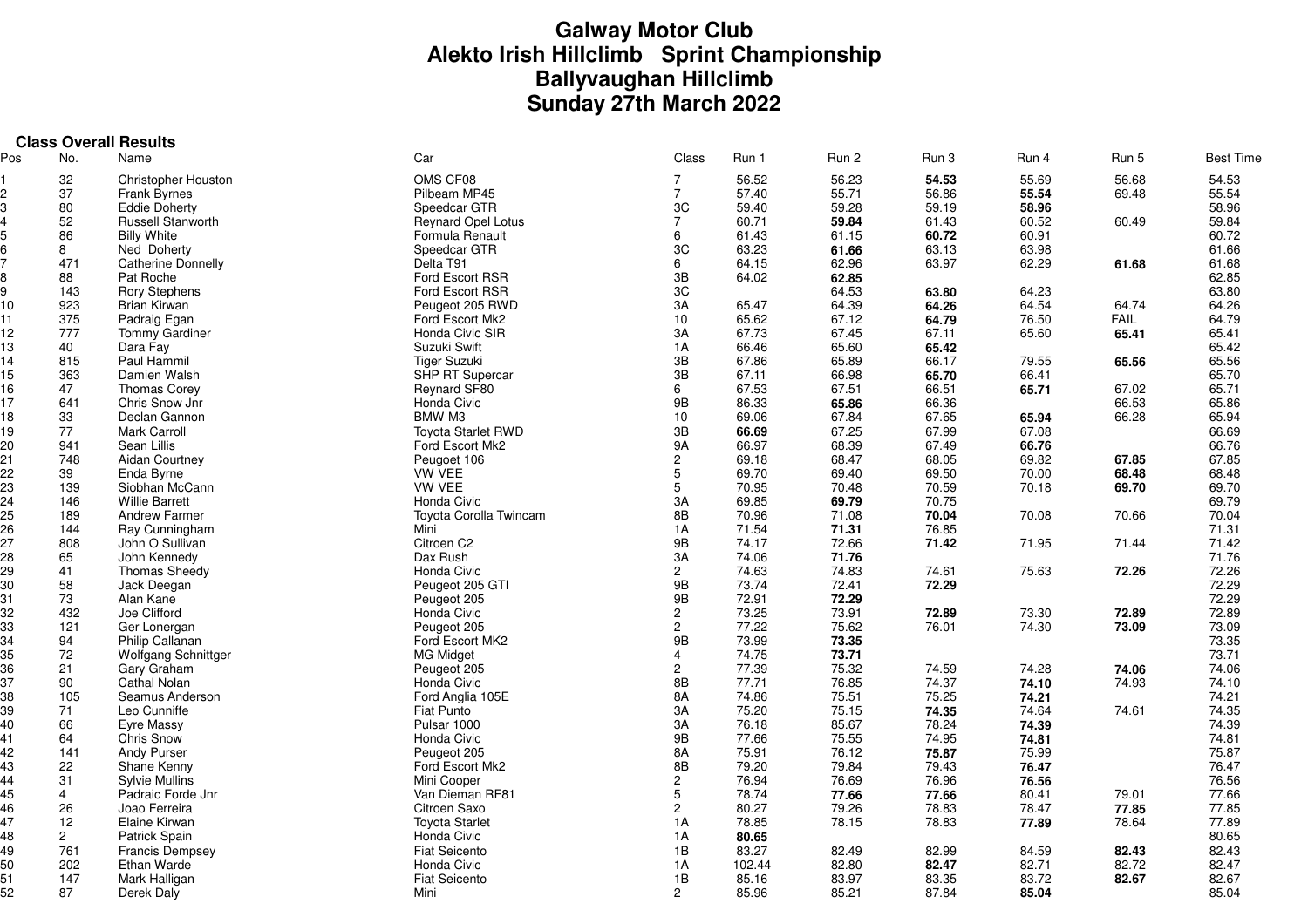#### **Class Overall - Continued**

|                      | Caoimhe White   | <b>Fiat Seicento</b> | 1B | 88.18  | 88.47 | 88.91  | 86.22 | 85.80 | 85.80  |
|----------------------|-----------------|----------------------|----|--------|-------|--------|-------|-------|--------|
| $\overline{z}$<br>70 | Jonny Murray    | <b>Fiat Seicento</b> | 1B | 89.34  | 88.33 | 88.57  | 88.74 | 87.83 | 87.83  |
| 55<br>ັບປ            | Donal Morrissy  | Bucklar J L          |    | 111.64 |       | 112.62 |       |       | 111.64 |
| 921                  | Liam Fitzgibbon | Nissan Micra         |    | FAIL   |       |        |       |       | FAIL   |
| 133                  | Eoin Gannon     | Fiat Punto           |    |        |       |        |       |       |        |

# **Class 1A Production Modified saloons up to 1400cc. Roadsters up to 1400cc Rally cars up to 1650cc 8 valve** Class Record Dara Fay 66.01 secs Suzuki Swift 2022

| οs | No. | Name                 | Car                   | Run 1       | Run 2 | Run 3 | Run 4 | Run 5 | <b>Best Time</b> |
|----|-----|----------------------|-----------------------|-------------|-------|-------|-------|-------|------------------|
|    | 40  | Dara Fay             | Suzuki Swift          | 66.46       | 65.60 | 65.42 |       |       |                  |
|    | 144 | Ray Cunningham       | Mini                  | 71.54       | 71.31 | 76.85 |       |       | 65.42<br>71.31   |
|    | 12  | Elaine Kirwan        | <b>Toyota Starlet</b> | 78.85       | 78.15 | 78.83 | 77.89 | 78.64 | 77.89            |
|    |     | <b>Patrick Spain</b> | Honda Civic           | 80.65       |       |       |       |       | 80.65            |
|    | 202 | Ethan Warde          | Honda Civic           | 102.44      | 82.80 | 82.47 | 82.71 | 82.72 | 82.47            |
|    | 921 | Liam Fitzgibbon      | Nissan Micra          | <b>FAIL</b> |       |       |       |       | <b>FAIL</b>      |
|    | 133 | Eoin Gannon          | Fiat Punto            |             |       |       |       |       |                  |

# **Class 1B Fiat Cinquecento Seicento as per Technical Regulations published on the MI website.** Class Record Francis Dempsey 83.25 secs Fiat Seicento 2022

| Pos | No. | Class Record Francis Dempsey 83.25 secs Fiat Selcento 2022<br>Name | Car                  | Run   | Run 2 | Run 3 | Run 4 | Run 5 | <b>Best Time</b> |
|-----|-----|--------------------------------------------------------------------|----------------------|-------|-------|-------|-------|-------|------------------|
|     | 761 | <b>Francis Dempsey</b>                                             | <b>Fiat Seicento</b> | 83.27 | 82.49 | 82.99 | 84.59 | 82.43 | 82.43            |
|     | 147 | Mark Halligan                                                      | <b>Fiat Seicento</b> | 85.16 | 83.97 | 83.35 | 83.72 | 82.67 | 82.67            |
|     |     | Caoimhe White                                                      | <b>Fiat Seicento</b> | 88.18 | 88.47 | 88.91 | 86.22 | 85.80 | 85.80            |
|     | 76  | Jonny Murray                                                       | <b>Fiat Seicento</b> | 89.34 | 88.33 | 88.57 | 88.74 | 87.83 | 87.83            |

# **Class 2 Production Modified production saloons 1401 1650cc. Roadsters 1401 1650cc** Class Record Aidan Courtney 68.80 secs Peugoet 106 2022

| ₽os | No. | Name                  | Car          | Run 1 | Run 2 | Run 3 | Run 4 | Run 5 | <b>Best Time</b> |
|-----|-----|-----------------------|--------------|-------|-------|-------|-------|-------|------------------|
|     | 748 | <b>Aidan Courtney</b> | Peugoet 106  | 69.18 | 68.47 | 68.05 | 69.82 | 67.85 | 67.85            |
|     | 41  | Thomas Sheedy         | Honda Civic  | 74.63 | 74.83 | 74.61 | 75.63 | 72.26 | 72.26            |
|     | 432 | Joe Clifford          | Honda Civic  | 73.25 | 73.91 | 72.89 | 73.30 | 72.89 | 72.89            |
|     | 121 | Ger Lonergan          | Peugeot 205  | 77.22 | 75.62 | 76.01 | 74.30 | 73.09 | 73.09            |
|     | 21  | Gary Graham           | Peugeot 205  | 77.39 | 75.32 | 74.59 | 74.28 | 74.06 | 74.06            |
|     | 31  | <b>Sylvie Mullins</b> | Mini Cooper  | 76.94 | 76.69 | 76.96 | 76.56 |       | 76.56            |
|     | 26  | Joao Ferreira         | Citroen Saxo | 80.27 | 79.26 | 78.83 | 78.47 | 77.85 | 77.85            |
|     | 87  | Derek Daly            | Mini         | 85.96 | 85.21 | 87.84 | 85.04 |       | 85.04            |

#### **Class 3A Pro Mod saloons 1651cc 2100cc. Roadsters 1651 2100cc Front engine Sportscars Silhouette and Space framed saloons up to 1650cc Front Engine Sportscars**

| Pos | No.            | Class Record Brian Kirwan 65.16 secs Peugeot 205 RWD 2022<br>Name | Car             | Run 1 | Run 2 | Run 3 | Run 4 | Run 5 | <b>Best Time</b> |
|-----|----------------|-------------------------------------------------------------------|-----------------|-------|-------|-------|-------|-------|------------------|
|     | 923            | Brian Kirwan                                                      | Peugeot 205 RWD | 65.47 | 64.39 | 64.26 | 64.54 | 64.74 | 64.26            |
|     | 777            | Tommy Gardiner                                                    | Honda Civic SIR | 67.73 | 67.45 | 67.11 | 65.60 | 65.41 | 65.41            |
|     | 146            | <b>Willie Barrett</b>                                             | Honda Civic     | 69.85 | 69.79 | 70.75 |       |       | 69.79            |
|     | 65             | John Kennedy                                                      | Dax Rush        | 74.06 | 71.76 |       |       |       | 71.76            |
|     | $\overline{ }$ | Leo Cunniffe                                                      | Fiat Punto      | 75.20 | 75.15 | 74.35 | 74.64 | 74.61 | 74.35            |
|     | 66             | Eyre Massy                                                        | Pulsar 1000     | 76.18 | 85.67 | 78.24 | 74.39 |       | 74.39            |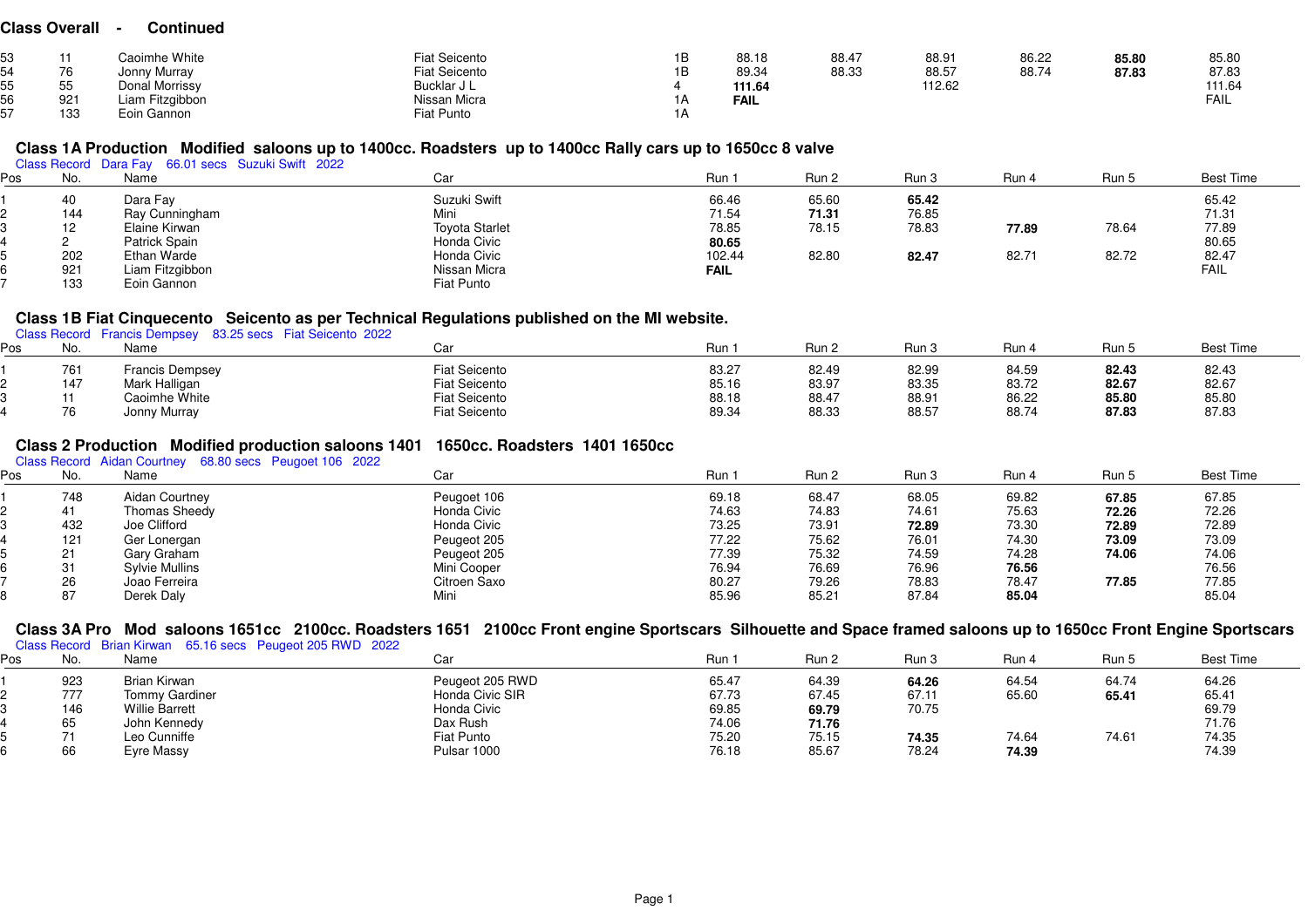## **Class 3B Pro Mod saloons over 2100cc. Roadsters over 2100cc Front engine Sportscars Silhouette and Space framed saloons 1651cc 2100cc Front Engine Sportscars over**

|     | Class Record  | Damien Walsh<br>66.80 secs SHP RT Supercar 2022 |                    |       |       |       |       |       |           |
|-----|---------------|-------------------------------------------------|--------------------|-------|-------|-------|-------|-------|-----------|
| Pos | No            | Name                                            |                    | Run⊣  | Run 2 | Run 3 | Run 4 | Run 5 | Best Time |
|     | 88            | Pat Roche                                       | Ford Escort RSR    | 64.02 | 62.85 |       |       |       | 62.85     |
|     | 815           | Paul Hammil                                     | Tiger Suzuki       | 67.86 | 65.89 | 66.17 | 79.55 | 65.56 | 65.56     |
|     | 363           | Damien Walsh                                    | SHP RT Supercar    | 67.11 | 66.98 | 65.70 | 66.41 |       | 65.70     |
|     | $\rightarrow$ | <b>Mark Carroll</b>                             | Toyota Starlet RWD | 66.69 | 67.25 | 67.99 | 67.08 |       | 66.69     |

# Class 3C Silhouette cars over 2100cc Rear engined sportscars up to 2100cc Front engine sports cars with car derived engines over 2100cc. Alloy eomposite saloons unli<br><sub>Class Record Eddie Doherty 60.76 secs Speedcar GTR 2022</sub>

| פס |     | Class Record Equile Dollerly 60.76 Secs Speedcal GTR 2022<br>Name | Car                                             | Run            | Run 2                   | Run 3                   | Run 4                   | Run 5 | <b>Best Time</b>        |
|----|-----|-------------------------------------------------------------------|-------------------------------------------------|----------------|-------------------------|-------------------------|-------------------------|-------|-------------------------|
|    | 143 | Eddie Doherty<br>Ned Doherty<br><b>Rory Stephens</b>              | Speedcar GTR<br>Speedcar GTR<br>Ford Escort RSR | 59.40<br>63.23 | 59.28<br>61.66<br>64.53 | 59.19<br>63.13<br>63.80 | 58.96<br>63.98<br>64.23 |       | 58.96<br>61.66<br>63.80 |

#### **Class 4 Classic cars as per HRCA regulations (reference MI appendix 49 and FIA Appendix K).**

|     |       | Class Record Wolfgang Schnittger 73.98 secs MG Midget 2022 | - -<br>- -                      |                    |                 |       |        |     |       |                |
|-----|-------|------------------------------------------------------------|---------------------------------|--------------------|-----------------|-------|--------|-----|-------|----------------|
| Pos | No    | Name                                                       | .ar                             | <sup>=</sup> actor | Run             | Run 2 | Run 3  | Run | Run 5 |                |
|     | $- -$ | Wolfgang Schnittger<br>Donal Morrissy                      | <b>MG Midget</b><br>Bucklar J L | $\cdot$            | 74.75<br>111.64 | 73.71 | 112.62 |     |       | 55.50<br>73.79 |

#### **Class 5 Formula Ford 1600 Classic Formula Ford 1600 Formula Vee as per current or previous Formula Vee regulations**

|     |     | Formula Vee 2019<br><b>Chir</b><br>. inhan M<br>. McCann i<br>9 53 secs |                 |       |       |       |                   |       |                  |
|-----|-----|-------------------------------------------------------------------------|-----------------|-------|-------|-------|-------------------|-------|------------------|
| Ρos | No. | Name                                                                    |                 | Run∴  | Run 2 | Run 3 | Run.              | Run t | <b>Best Time</b> |
|     | 39  | Enda Byrne                                                              | <b>VW VEE</b>   | 69.70 | 69.40 | 69.50 | 70.00             | 68.48 | 68.48            |
|     | 139 | Siobhan McCann                                                          | <b>VW VEE</b>   | 70.95 | 70.48 | 70.59 | 70.18             | 69.70 | 69.70            |
|     |     | Padraic Forde Jnr                                                       | Van Dieman RF81 | 78.74 | 77.66 | 77.66 | 80.4 <sup>2</sup> | 79.01 | 77.66            |

#### **Class 6 Single seaters up to 2100cc 8 valve Single seaters up to 1650cc 16 valve**

|  | Class Record Gary Egan 55.67 secs Renault MyGale 2019 |  |
|--|-------------------------------------------------------|--|

| os | No. | ---<br>Name                  | Car             | Run             | Run 2 | Run 3 | Run   | הונ   | <b>Best Time</b> |
|----|-----|------------------------------|-----------------|-----------------|-------|-------|-------|-------|------------------|
|    | 86  | <b>White</b><br><b>Billy</b> | Formula Renault | 61.43           | 61.15 | 60.72 | 60.91 |       | 60.72            |
|    | 471 | Catherine Donnelly           | Delta T91       | 21 15<br>04. IJ | 62.96 | 63.97 | 62.29 | 61.68 | 61.68            |
|    |     | Thomas Corey                 | Reynard SF80    | 67.53           | 67.51 | 66.5  | 65.71 | 67.02 | 65.71            |

## **Class 7 Single seaters over 2100cc 8 valve Single seaters over 1650cc 16 valve Rear engined sportscars over 2100cc + 4WD cars** Class Record Robert Dwane 55.03 secs OMS 25 2019

| Pos | No. | Name                                                          | Car                                                                           | Run 1 | Run 2 | Run 3 | Run 4 | Run 5 | <b>Best Time</b> |
|-----|-----|---------------------------------------------------------------|-------------------------------------------------------------------------------|-------|-------|-------|-------|-------|------------------|
|     | 32  | <b>Christopher Houston</b>                                    | OMS CF08                                                                      | 56.52 | 56.23 | 54.53 | 55.69 | 56.68 | 54.53            |
|     | 37  | Frank Byrnes                                                  | Pilbeam MP45                                                                  | 57.40 | 55.71 | 56.86 | 55.54 | 69.48 | 55.54            |
|     | 52  | <b>Russell Stanworth</b>                                      | <b>Reynard Opel Lotus</b>                                                     | 60.71 | 59.84 | 61.43 | 60.52 | 60.49 | 59.84            |
|     |     | Class Record Seamus Anderson 74.85 secs Ford Anglia 105E 2022 | Class 8A 2wd rally cars up to 1650cc with not more than 2 valves per cylinder |       |       |       |       |       |                  |
| Pos | No. | Name                                                          | Car                                                                           | Run 1 | Run 2 | Run 3 | Run 4 | Run 5 | <b>Best Time</b> |
|     | 105 | Seamus Anderson                                               | Ford Anglia 105E                                                              | 74.86 | 75.51 | 75.25 | 74.21 |       | 74.21            |
|     | 141 | Andy Purser                                                   | Peugeot 205                                                                   | 75.91 | 76.12 | 75.87 | 75.99 |       | 75.87            |